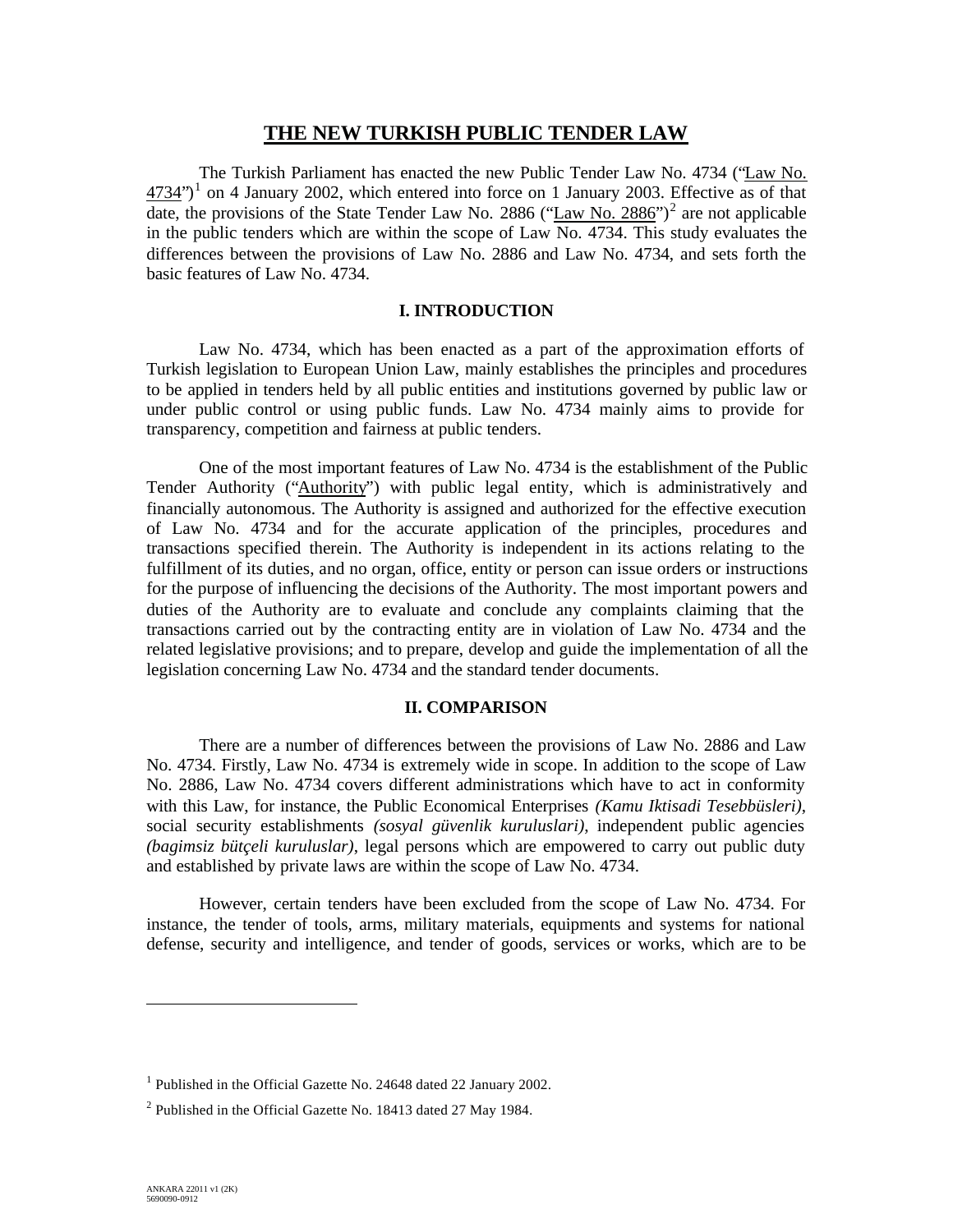realized with foreign financing pursuant to international agreements, are not subject to the provisions of Law No. 4734.

Pursuant to Law No. 2886, *"unless definitely needed otherwise, tenders are to be organized in seasons when the most reasonable prices can be achieved."* However, Law No. 4734 makes it more difficult for government agencies to issue tenders. Under Article 5 of Law No. 4734, for instance, the government agencies shall not be able to issue tenders unless adequate funds are allocated and the Environmental Impact Assessment report is prepared before commencing the tender process.

Law No. 4734 also brings certain threshold values, which have been increased by Communiqué No. 2003/1<sup>3</sup>: (i) 350.031.000.000 Turkish Liras (approximately 240.000 USD as of the date hereof) for the tender of goods and services by contracting entities included in the department of general budget and of annexed budget, (ii) 583.385.000.000 Turkish Liras (approximately 400.000 USD as of the date hereof) for the tender of goods and services by other contracting entities included within the scope of this Law, and (iii) 12.834.470.000.000 Turkish Liras (approximately 8.850.000 USD as of the date hereof) for the tender of works by any of the contracting entities included within the scope of this Law. These thresholds are used in the determinations to be made under Articles 13 and 63 of Law No. 4734.

Under Article 13 of Law No. 4734, tenders with approximate costs equal to or exceeding the thresholds stated above shall be published in the Official Gazette at least 25 days prior to the tender date. Article 63 of Law No. 4734 provides for some advantages to domestic contractors compared to the foreign investors: in tenders held under Law No. 4734, the contracting entities can bring provisions to the tender documents regarding the restriction of participation to only domestic bidders in case the tender is below the thresholds determined above. Further, in case the tender is above such thresholds, in tendering such services and works, a price advantage up to 15% for all domestic bidders shall be granted. However, this provision shall not be applicable for the domestic bidders who participate in the tender proceedings by forming joint ventures with foreign bidders.

Another difference between Law No. 2886 and Law No. 4734 relates to the tender methods. Law No. 2886 provided for the closed method *(kapali teklif usulü)*, restricted method *(belli istekliler arasinda kapali teklif usulü)*, open method *(açik teklif usulü)*, concurrence method *(yarisma usulü)* and negotiated method *(pazarlik usulü)*. However, Law No. 4734 removed the closed and restricted methods and brought a new procedure, namely the direct method *(dogrudan temin)*, which may only be applied under certain conditions and without any public announcements. The most important difference in terms of tender methods between the two laws refers to the removal of the closed method by Law No. 4734. Because, pursuant Law No 2886, the closed method was determined as the essential method to be applied in tenders. The purpose of that method was to ensure the confidentiality of the bids, and thereby, to provide for free competition conditions.

<sup>&</sup>lt;sup>3</sup> Published in the Official Gazette No. 25000 dated 21 January 2003.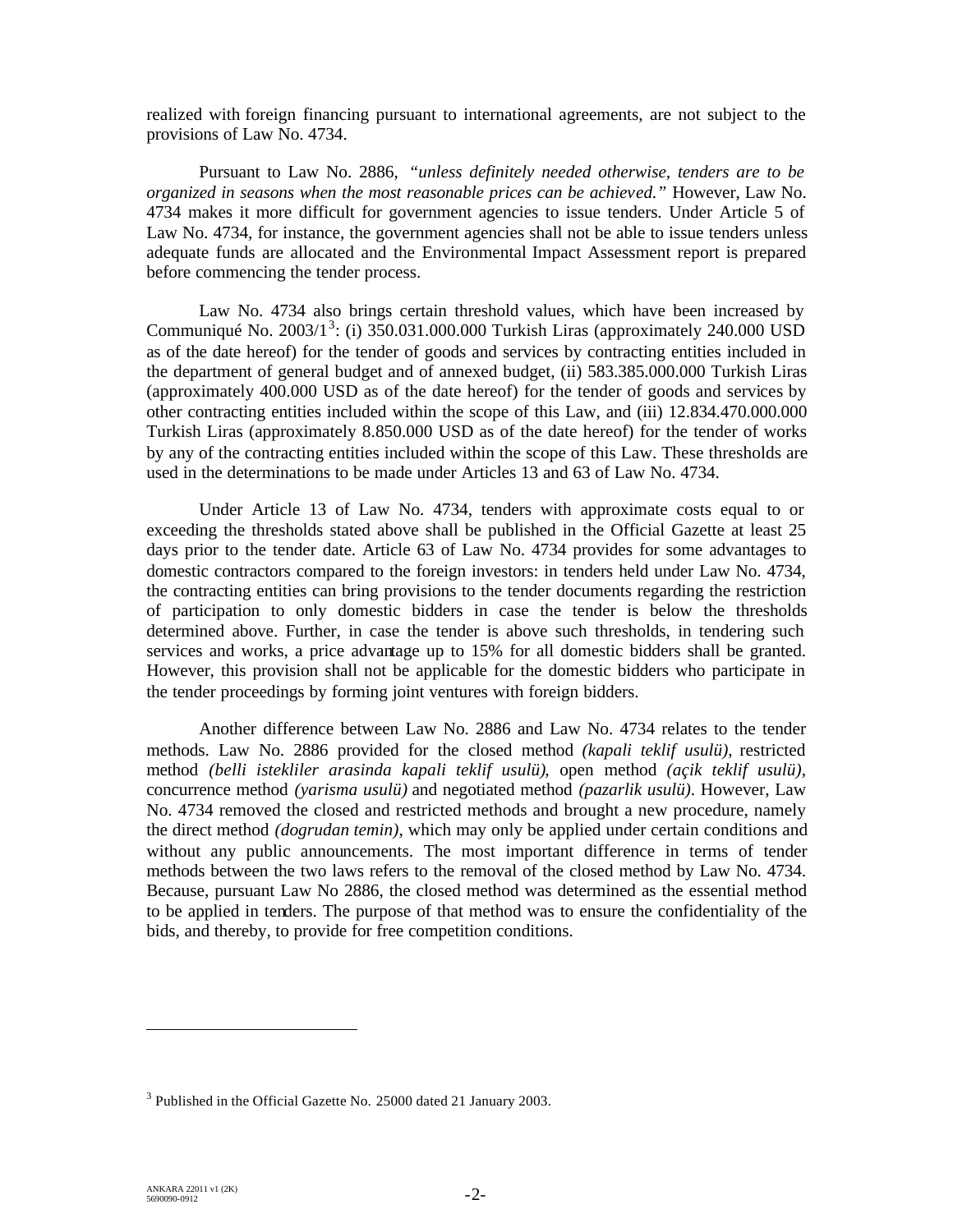However, Law No. 4734 does not foresee the closed method, and identifies the open method as the essential tender method. In contrast, the open tender method for the purpose of Law No. 2886 was only applied in the tenders of which estimated value does not exceed a certain amount. The other three methods set forth under Law No 4734, namely the restricted, negotiated and direct methods, are regulated as secondary methods, and may only be applied under certain conditions. For example, under Article 20 of Law No. 4734, tenders regarding the goods, services or works for which open procedure is not applicable due to the complexity of the nature of the work and/or the requirement for high technology, can be conducted by restricted procedure. Moreover, by virtue of Article 21 of Law No. 4734, one of the cases in which the negotiated method may be applied is where no tender is submitted at the end of open or restricted procedures. In addition, Law No. 4734 limits the application of the restricted method by providing that *"in tenders conducted by restricted procedure, the notice of pre-qualification shall be published not less than twenty-five days in advance, in order to allow candidates to prepare their applications."*

Another difference in the tender methods between Law No. 2886 and Law No. 4734 relates to the "Cost Plus Fixed System" *(Emanet Usulü)* which was among the most used systems in practice, although it was not regulated as a tender method under Law No. 2886. The Cost Plus Fixed System, which was provided in Article 81 of Law No. 2886 which states that certain works may be tendered for contract in Cost Plus Fixed System by the committees consisting of the officials of the administration who shall be responsible for giving payment orders, and other managerial staff. However, the Cost Plus Fixed System has been removed by Law No 4734.

There are also a number of terminological differences between Law No 2886 and Law No. 4734 which may have important consequences. For example, whereas Law No. 2886 uses the term of *"best price"* for the highest bid offered, Law No 4734 uses the term of *"economically most advantageous bid"*. The purpose of such terminological difference is to ensure that the economically most advantageous bid does not only refer to the highest price, but it also considers certain other criteria to determine the successful bidder. Another terminological difference of Law No. 4734 is that the term of *"estimated price"* has been replaced by the *"approximate cost"*. The main difference between the estimated price and approximate cost is that the latter is kept confidential until the tender is completed.

### **III. DRAFT LAW AMENDING CERTAIN PROVISIONS OF LAW NO. 4734 ("DRAFT LAW")**

Law No. 4734 has been enacted by the previous Government. After the general election, the new Turkish Government has proposed a Draft Law to the Parliament on 25 December 2002, which is presently discussed in the relevant Committee. The Draft Law mostly limits the application of Law No. 4734 contrary to the original purpose and mainly provides for the following amendments:

(a) The purchase of goods and services to be made by the entities enumerated in Articles 2(b) and 2(d) of Law No. 4734, such as the public economic enterprises carrying out activities in energy, water, transportation and telecommunication sectors, will be outside the scope of Law No. 4734.

(b) Under Law No. 4734, the blood relatives up to third degree of the persons authorized for the tenders in the administration, and of those who have the duty to prepare, carry out, conclude and approve any and all kinds of matters with respect to the tender of the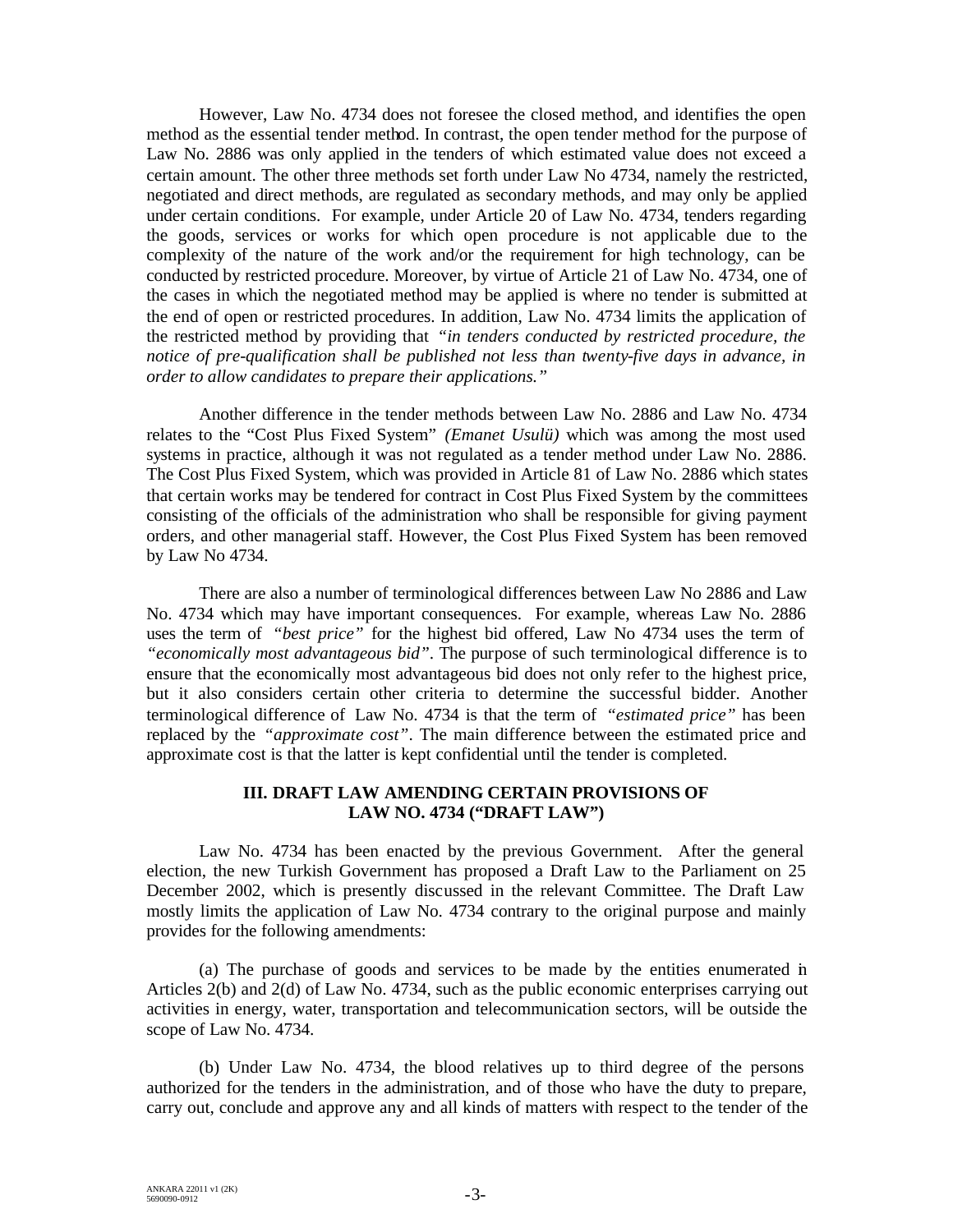administration, cannot participate in a tender directly or indirectly or as a subcontractor. However, the Draft Law only prohibits the participation in tenders of the relatives of the persons stated above up to second degree.

(c) The Draft Law provides for the "Cost Plus Fixed System" explained above, which was regulated under Law No. 2886, but was removed by Law No 4734. Under Law No. 4734, there is no any provision prohibiting the Municipal Economic Enterprises ("MEEs") to participate in tenders issued by the Municipalities with which they are associated. However, under Article 54 of the Public Tender Regulation<sup>4</sup>, any entities such as foundation, association, or union which are associated with the administration issuing the tender, are prohibited to participate in those tenders.

(d) The Draft Law removes this prohibition of the Public Tender Regulation issued under Law No. 4734, and makes it possible for the MEEs to participate in tenders to be issued by the municipalities that they are associated with.

(e) Further, under Article 62(a) of Law No. 4734, in order for the investment projects which require more than 1 year to be tendered, the allocation for each year of such projects must already be included in the budgets of the relevant years, and the allocation of the first year shall not be less than 10% of the project cost. However, the Draft Law provides that the provisions of Article 62(a) stated above will not apply in the year of 2003.

## **IV. CONCLUSION**

Law No. 4734 entered into effect on 1 January 2003, and effective as of that date the provisions of Law No. 2886 will not be applicable in the tenders which are within the scope of Law No. 4734. Law No. 4734 mainly aims to ensure that the public tender legislation of Turkey reaches the international standards, and in particular, the EU standards. For this purpose, an important number of differences exist between the provisions of Law No. 2886 and Law No. 4734. All these provisions, which have been explained above, are envisaged to ensure the transparency and competition during the public tenders. As stated in the press declaration dated 9 December 2002 of the Authority, the Turkish public tender legislation has fully been harmonized with the international and European Union standards. However, the new Government has proposed the Draft Law explained above to the Parliament on 25 December 2002, which seems to deviate Law No. 4734 from its original mission to a certain extent.

Law No. 4734 is mostly criticized for making discrimination between domestic and foreign bidders. As explained above, Law No. 4734 provides certain advantages to domestic contractors compared to the foreign investors. Furthermore, the domestic bidders who participate in the tender proceedings by forming joint ventures with foreign bidders cannot benefit from such advantages. Such discrimination between domestic and foreign bidders is in contradiction with the general objective of the Turkish Government of attracting foreign capital to Turkey.

<sup>&</sup>lt;sup>4</sup> Published in the Official Gazette No. 24821 dated 20 July 2002.